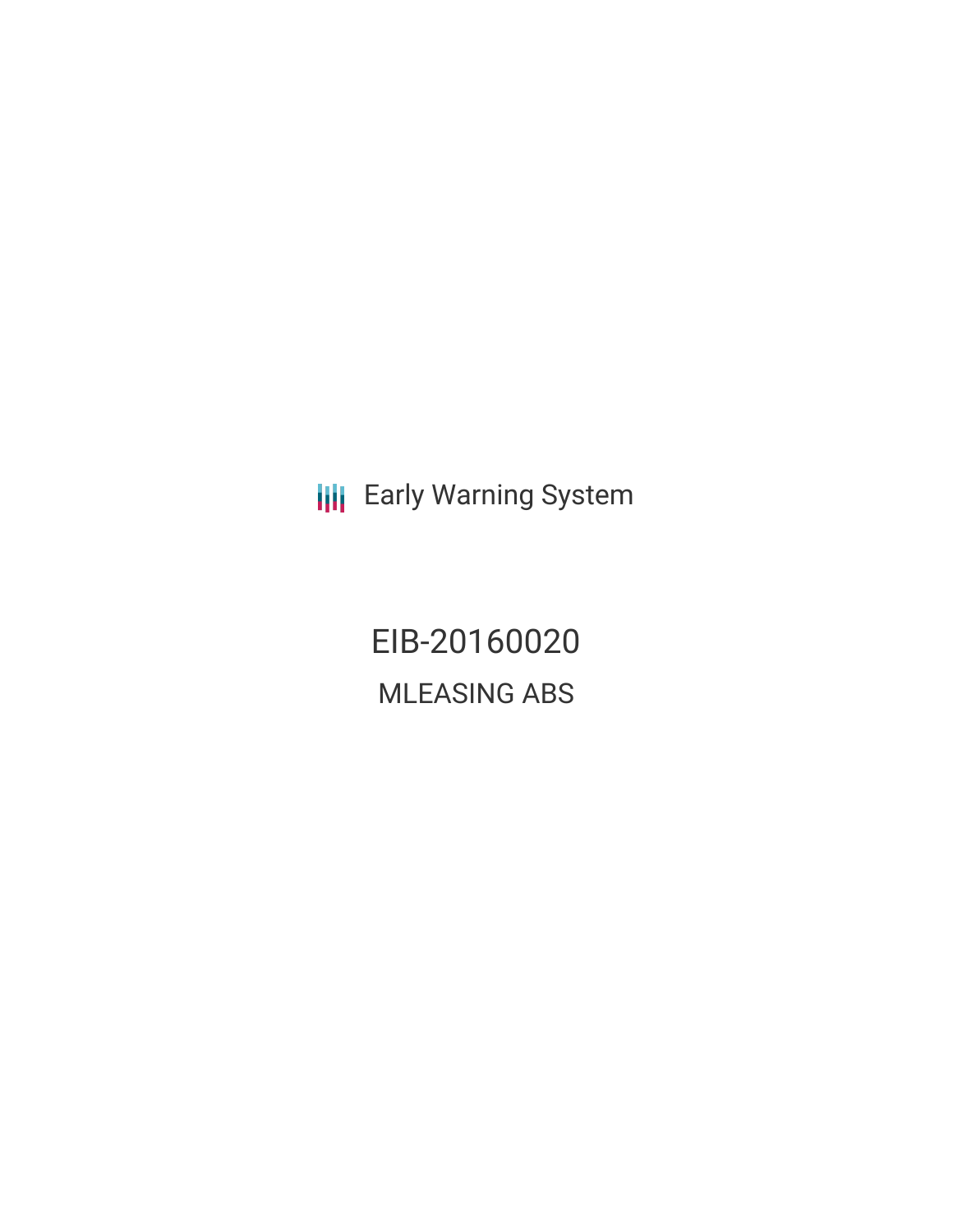| <b>Countries</b>               | Poland                         |
|--------------------------------|--------------------------------|
| <b>Financial Institutions</b>  | European Investment Bank (EIB) |
| <b>Status</b>                  | Approved                       |
| <b>Bank Risk Rating</b>        | U                              |
| <b>Voting Date</b>             | 2016-07-19                     |
| <b>Borrower</b>                | MLEASING SP ZOO                |
| <b>Sectors</b>                 | Finance                        |
| <b>Investment Type(s)</b>      | Loan                           |
| <b>Investment Amount (USD)</b> | \$142.45 million               |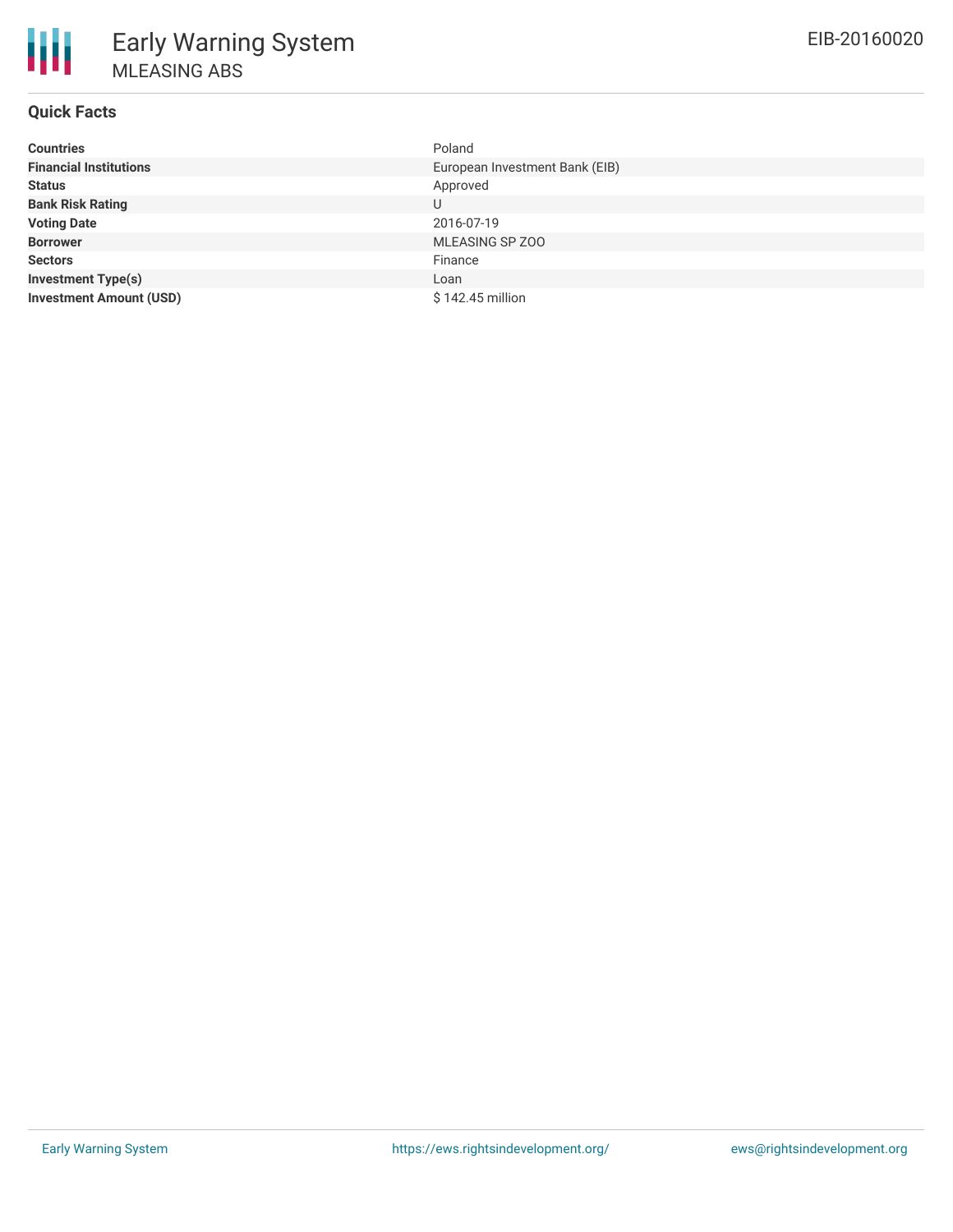

## **Project Description**

This project involves a loan substitute financing of MLeasing's small and medium-sized enterprise and mid-cap leasing program.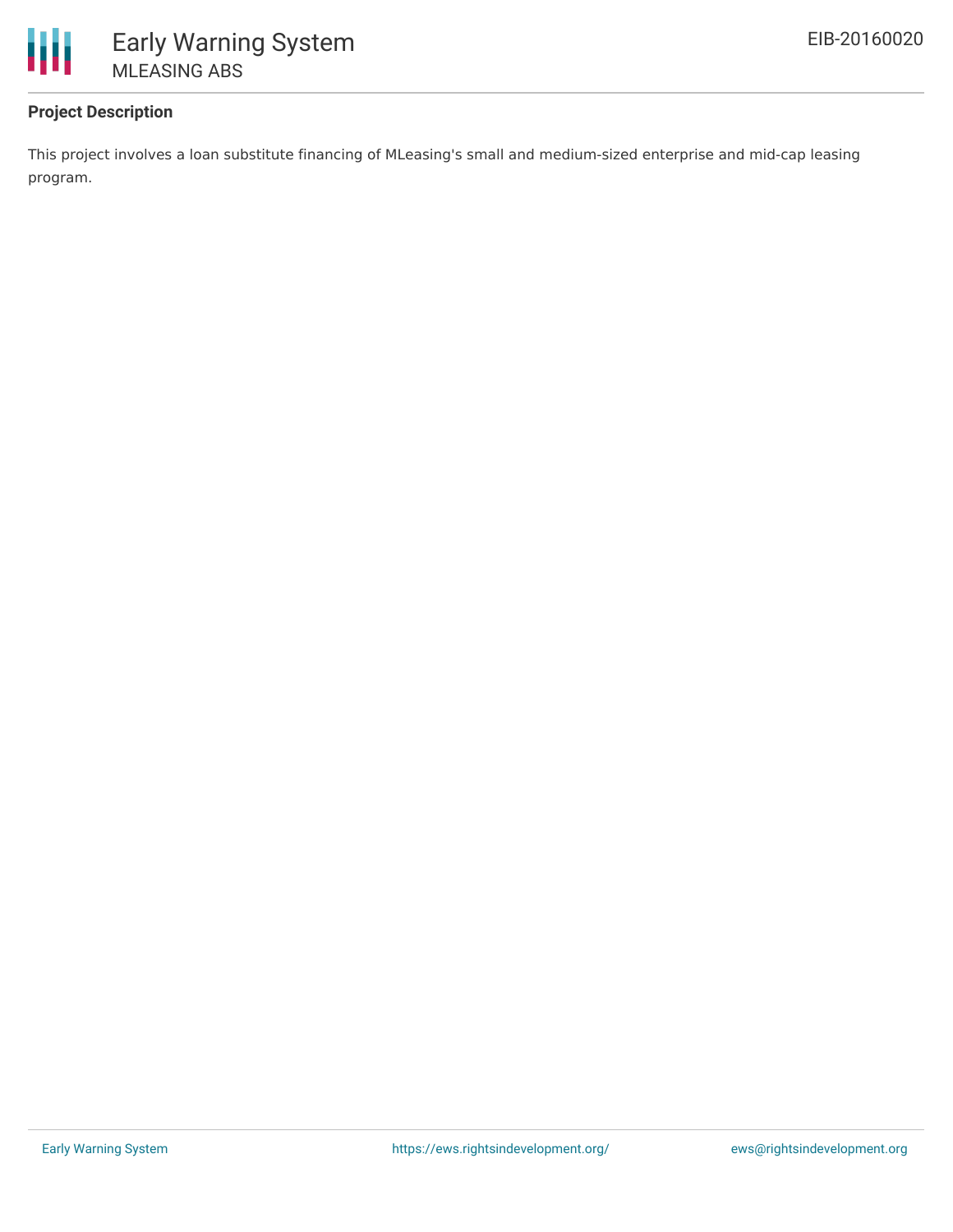## **Investment Description**

European Investment Bank (EIB)